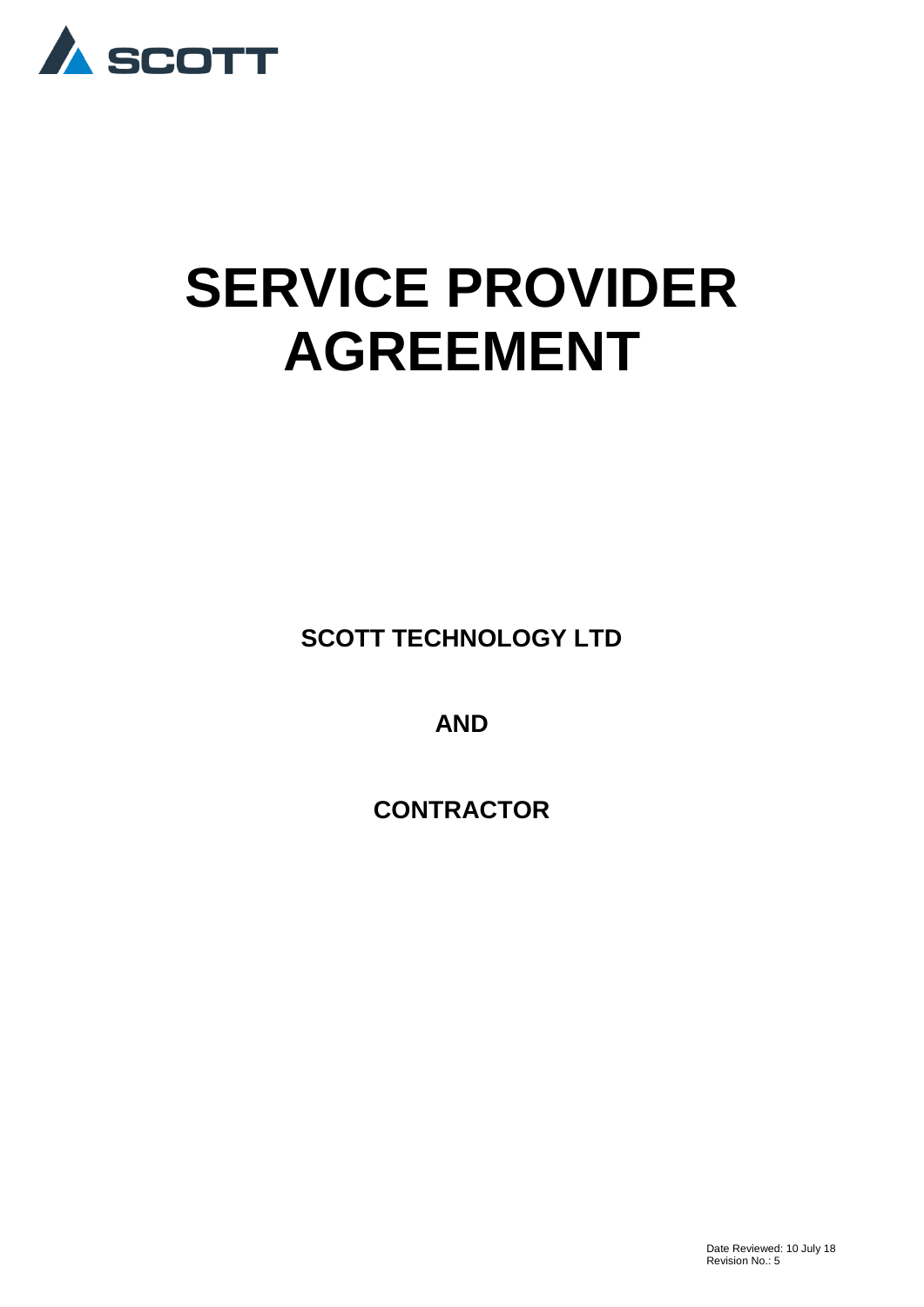

#### **BETWEEN:**

- **1. SCOTT TECHNOLOGY LTD AND ITS SUBSIDIARY COMPANIES** ("the Company")
- **2. ……………** ("the Contractor")

#### **BACKGROUND**

- A On the basis of the representations made by the Contractor as to its skills and abilities, the Company wishes to enter into a formal service provider arrangement with the Contractor to provide services in relation to one or more specified Projects, with effect from the date of this Agreement.
- B The Company and the Contractor are entering into this Agreement to provide clarity around future dealings.
- C The Company and the Contractor are both entering into this Agreement recognising that the Contractor is being appointed as an independent contractor and not in any other capacity.
- D The Company and the Contractor are entering into this Agreement recognising that, with effect from the date of this Agreement, all other standard terms and conditions covering or purporting to cover dealings between the parties regardless of where located or how communicated shall not apply to any agreements between the parties and that this Agreement contains all the relevant terms for dealings between the parties.

#### **AGREEMENT**

#### **1. DEFINITIONS**

- 1.1. "Commencement Date" means the date when this Agreement was signed (see back page).
- 1.2. "Services" means services described in one or more Project Schedules agreed between the parties from time to time and which become a part of this Agreement.
- 1.3. "Term" means the term of this Agreement being the period starting on the Commencement Date and continuing until this Agreement is terminated in accordance with clause 10;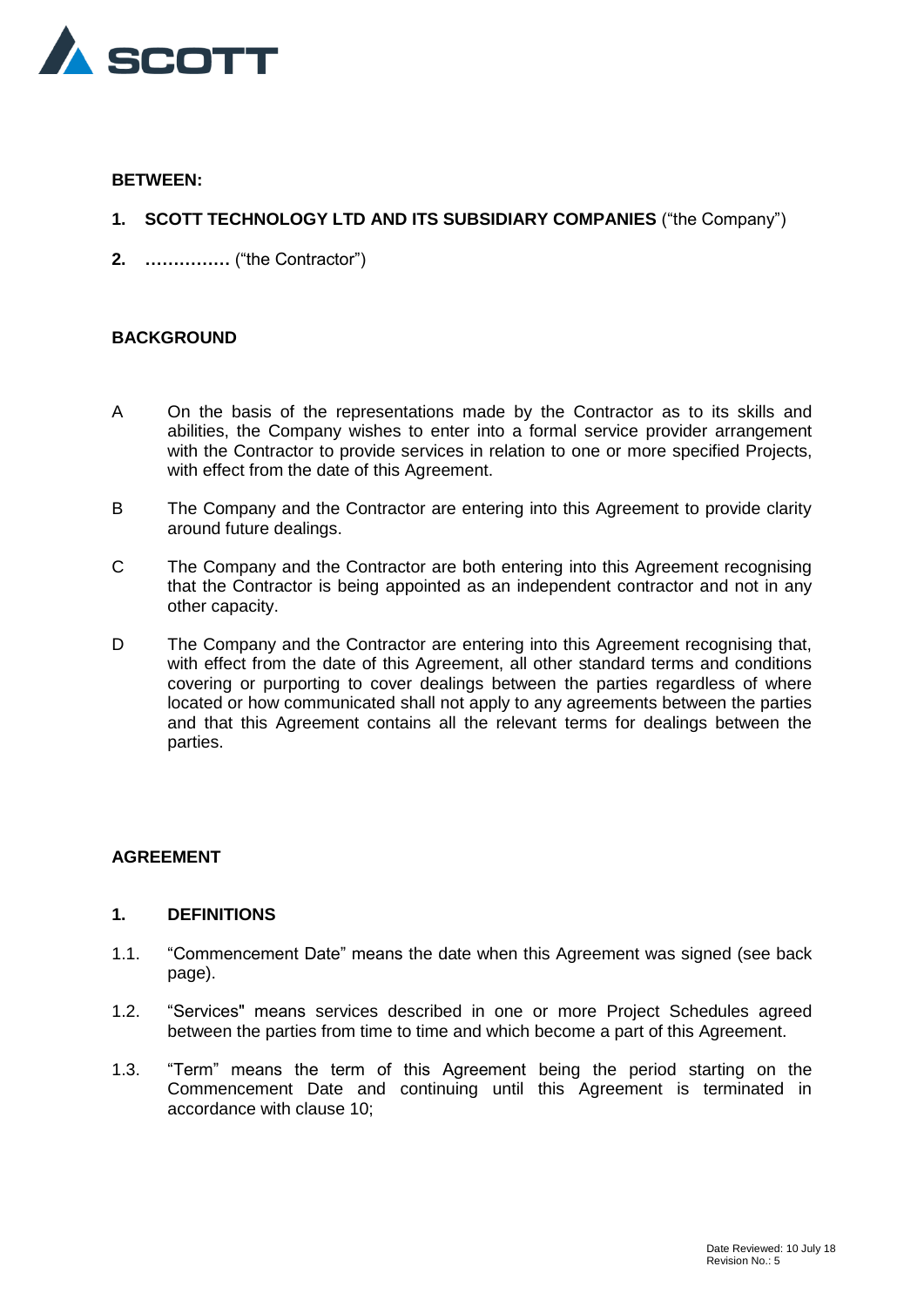

- 1.4. "Project" means any project or work requirement in respect of which the Company wishes to use the services of the Contractor, details of which are set out in a Project Schedule;
- 1.5. "Project Schedule" means a Project Schedule in the form set out in Appendix 1, and which, when completed with all necessary details (including a PO No.) and signed in accordance with clause 12, becomes a part of this Agreement;
- 1.6. "Project Term" means the term specified in a Project Schedule during which services referred to in such Project Schedule are to be delivered;
- 1.7. "Specified Personnel" means the persons described in clause 12.2 and (if any) identified in a Project Schedule, who must be deployed on the Project the subject of that Project Schedule;
- 1.8. Confidential Information means:
	- (a) information disclosed or made available to the Contractor by or on behalf of the Company or any of its associates in relation to the Services in general and any Projects (including the Intellectual Property and any other know-how, data, processes, inventions, developments, formulations, applications, other trade secrets, methodologies, reports, documents, computer programs, business activities, marketing and sales activities, plans or financial information), whether created before or after the date of this Agreement; and
	- (b) all items which come into existence through modifications or developments to such information, including such items arising directly or indirectly from the Contractor's use of the information;

but does not include:

- (c) information which is or becomes general public knowledge through no fault of the Contractor; or
- (d) information that the Company agrees in writing to release from the terms of this Agreement.

For the purposes of paragraph (c), information will not be deemed to be available to the public merely because it is expressed in more general terms or included in more general information which is publicly available;

1.9. "Intellectual Property" means all intellectual and industrial property rights (including common law rights and interests) owned or held by the Company, or created as a result of the Services provided under this Agreement or lawfully used by the Company from time to time including, without limitation, all know-how, copyrights, flow charts, work product, documents, drawings and specifications, designs, registered designs, patents, trade names, symbols, logos, patent applications, service marks and trademarks.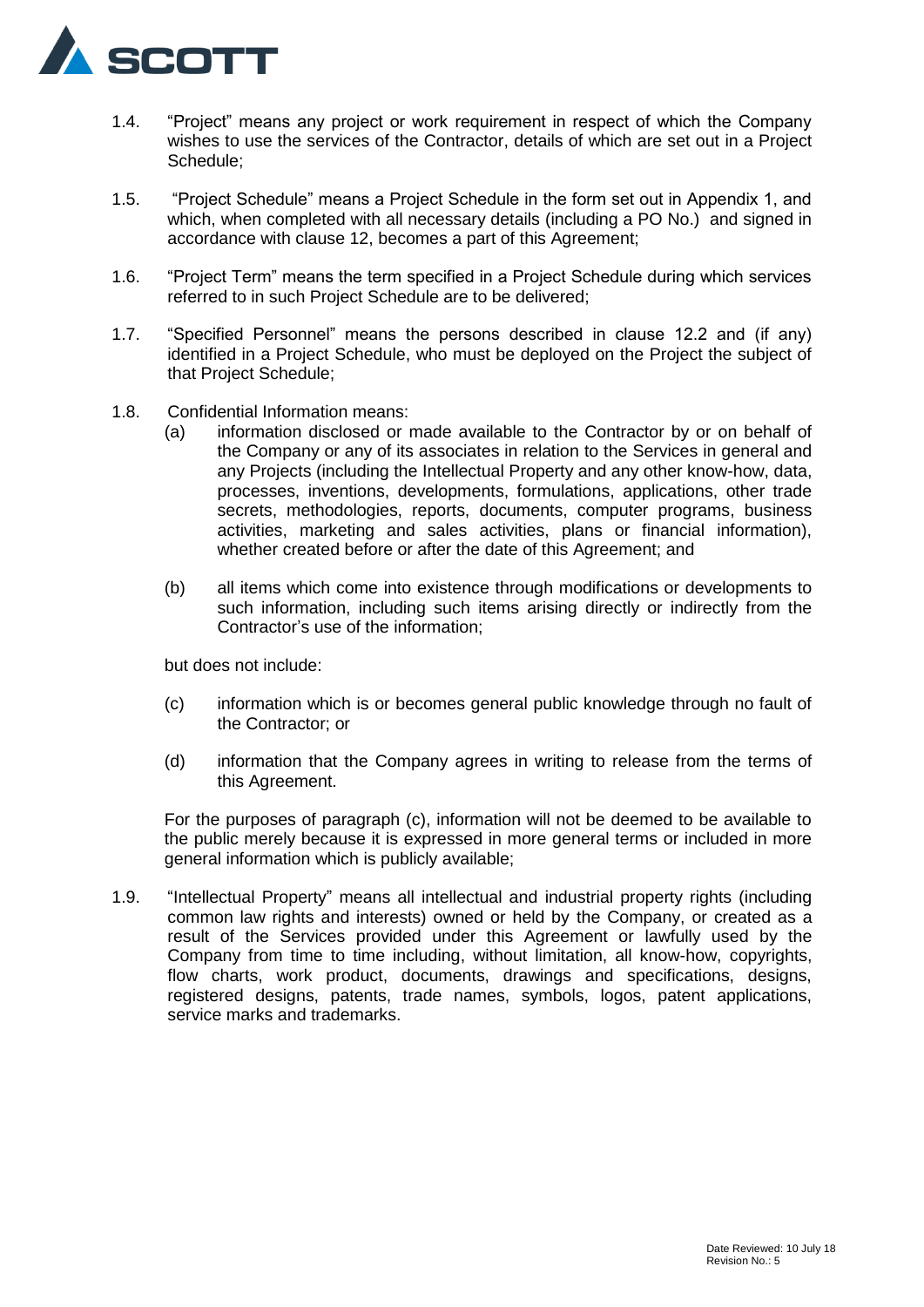

# **2. THE SERVICES**

- 2.1. The Contractor agrees to perform Services as specified in this Agreement and in particular the Services specified in a Project Schedule during the relevant Project Term in accordance with the terms and conditions in this Agreement.
- 2.2. The Company recognises that the Contractor will have to schedule work for the company alongside projects for other customers. However, the contractor acknowledges that time is of the essence in performance of all services under this Agreement.
- 2.3. The Contractor and the Company both acknowledge that being a supplier does not guarantee that any Projects will be given to the Contractor or that no other competing businesses will be appointed as a supplier to the company.
- 2.4. The term of each Project covered by a Project Schedule shall be specified in the Project Schedule and the Contractor will perform and complete the required services within the term. Time for delivery of each Project shall be of the essence. If any Project will not be completed within the specified term the Contractor must address this issue with the Project Manager and amend the Project Schedule to reflect any variation agreed to.
- 2.5. The Contractor will put in place insurance cover covering a range of risks appropriate for a business operating in its field of expertise. The Contractor acknowledges that having insurance with appropriate levels of cover may be a pre-condition of a Project Schedule.

#### **3. CONTRACTUAL STATUS**

- 3.1. The Contractor acknowledges that the Contractor is an independent contractor and will ensure that in performing the Services it does so as an independent business with separate tax liability and appropriate insurance and in accordance with all legal requirements applicable to the provision of services as an independent contractor. The Contractor agrees to indemnify the Company for any loss, costs or expenses incurred by the Company as a result of a failure by the Contractor to ensure compliance with this clause and its legal obligations.
- 3.2. The Contractor undertakes to ensure that all employees, shareholders, directors, contractors and sub-contractors of the Contractor conduct their own tax and legal affairs in such a way as to avoid any suggestion that they are employees of the Company.

#### **4. PRICE AND PAYMENT**

- 4.1. In consideration of the Contractor performing the Services the Company agrees to pay the Contractor for the Services specified in a Project Schedule, at the price specified and on the other terms set out in such Project Schedule.
- 4.2. The Contractor acknowledges that the Company must issue a purchase order number ("PO No.") in respect of each Project Schedule before any payment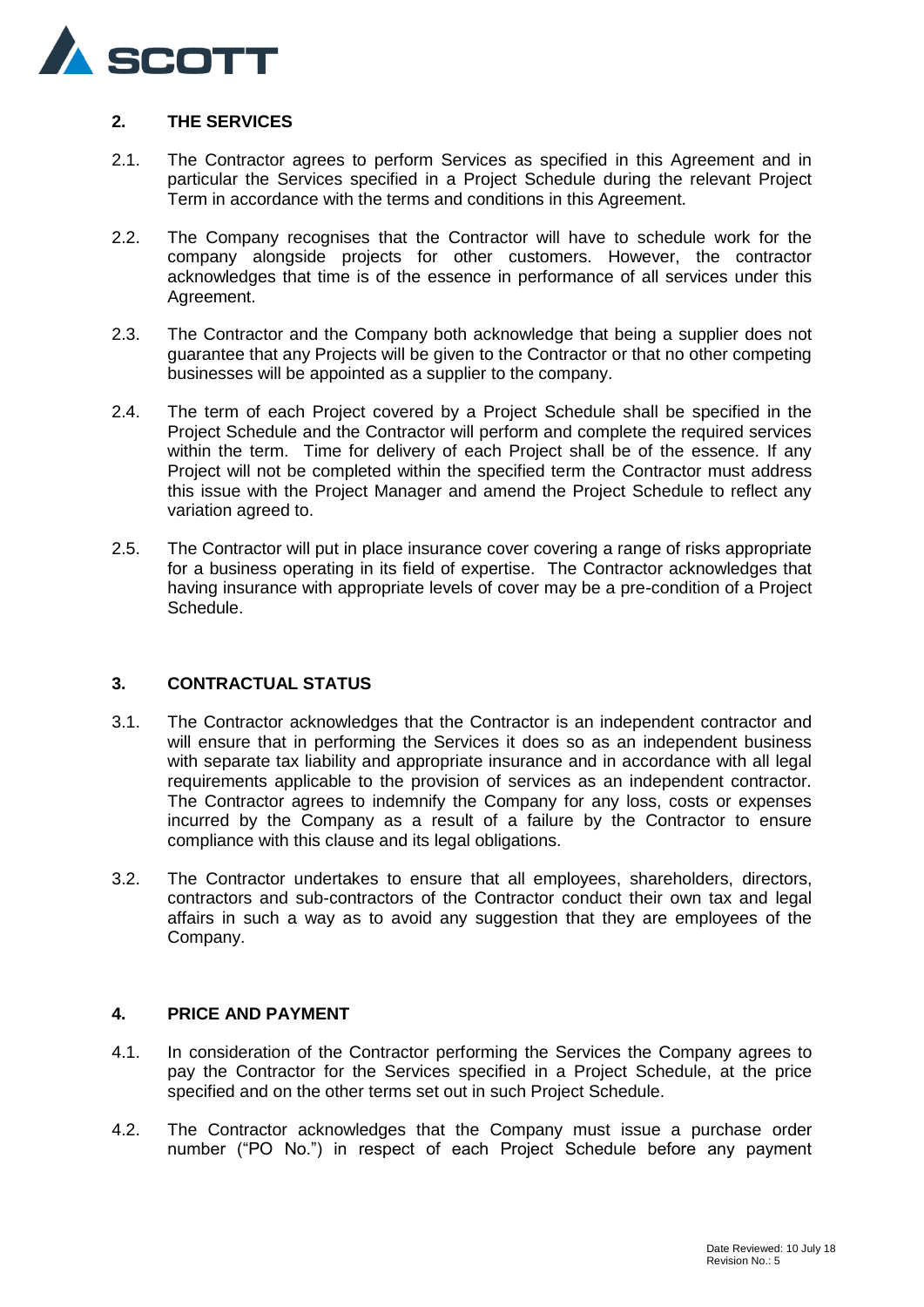

obligations will arise and that the Contractor will ensure that it has such a PO No. before commencing any Project work.

- 4.3. To enable the Company to process invoices and timesheets promptly, the Contractor will promptly produce a complete and correct invoice in respect of the price due for Services provided in the previous agreed time period (together with detailed timesheets of the hours worked by the Contractor) (as set out in a Project Schedule). If the Company disputes any invoice received from the Contractor, the Company will promptly notify the Contractor in writing of that dispute. The Company will pay any undisputed portion of the invoice in a timely manner but may withhold payment of the disputed portion until the dispute is resolved by the parties.
- 4.4. The Company shall pay the Contractor with a frequency as specified in each Project Schedule. All payments due to the Contractor on a monthly basis shall be made by the Company on the last day in each month, or all weekly payments as specified in a Project Schedule. All payments shall be made directly into the Contractor's nominated bank account.

#### **5. PROGRESS REPORTING AND VARIATIONS**

- 5.1. The Contractor agrees to provide reports to the Company at the reporting intervals and containing the information specified in a Project Schedule.
- 5.2. The Company and the Contractor shall meet on a regular basis in order to discuss the Contractor's progress in performing the Services, as specified in the relevant Project Schedule.
- 5.3. Any proposed changes to the Services specified in a Project Schedule must be agreed in advance between the parties prior to any amendment of a Project Schedule.
- 5.4. Once a change to the Services is agreed reflecting any price and/or delivery changes, the Project Schedule shall be amended.

#### **6. FACILITIES AND EQUIPMENT**

- 6.1. The Company will provide to the Contractor all equipment and other resources specified in a Project Schedule to enable the Contractor to perform the Services.
- 6.2. The Contractor shall be responsible for providing all other equipment and other resources needed to perform the Services.
- 6.3. The Company agrees to provide the Contractor with access to the Company's equipment and materials as necessary for performance of the Services.
- 6.4. The Contractor shall comply with all of the Company's requirements and its customers' requirements (including but not limited to, health and safety, code of conduct, operating policies and procedures…etc) when working with the Company's or its customers' equipment and materials or when present on the Company's or is customers' premises and will undertake all health and safety or risk management training imposed on visitors to the Company's or its customers' sites.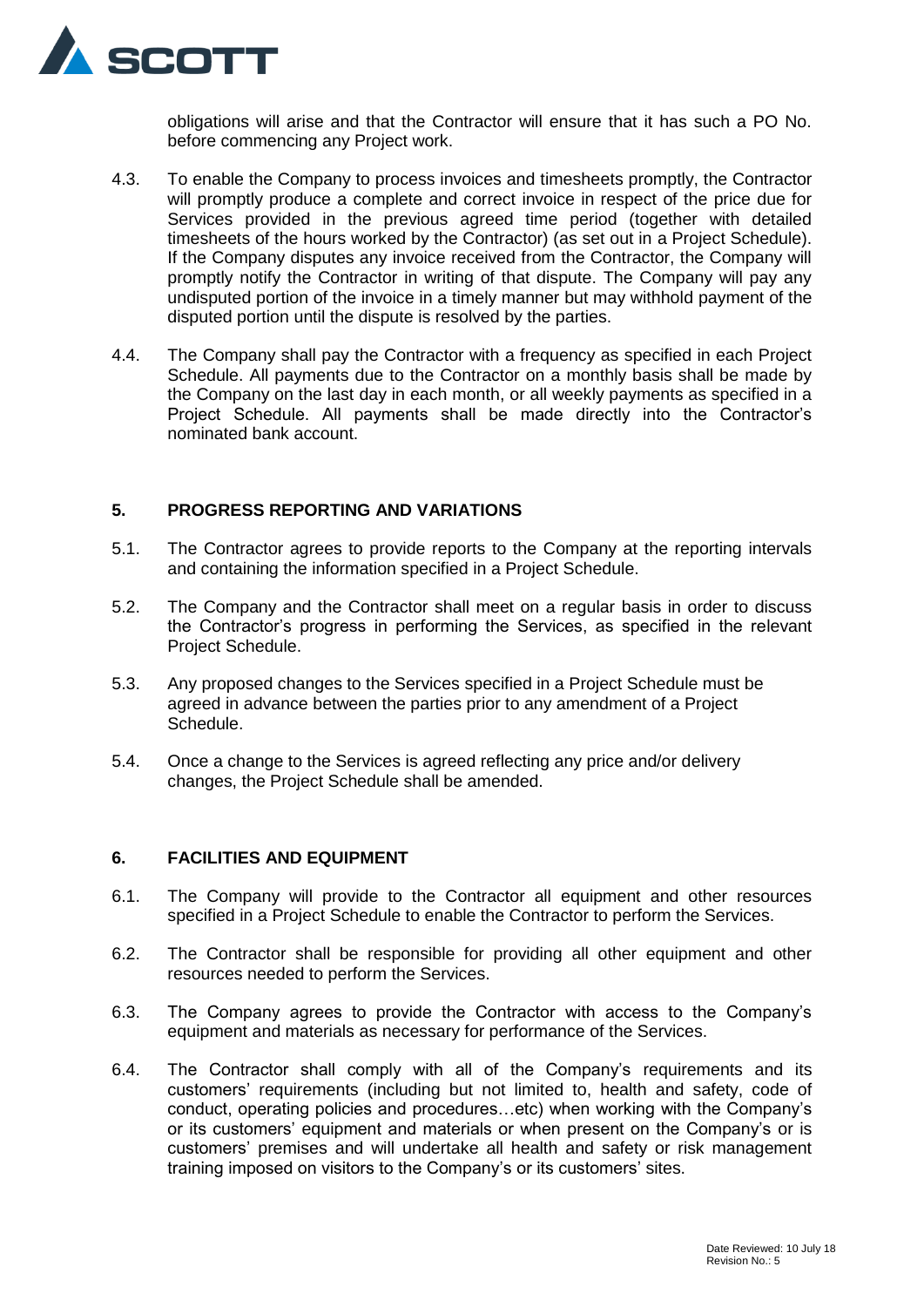

#### **7. STANDARD OF PERFORMANCE**

- 7.1. The Contractor shall ensure that all Services performed under this Agreement and all Project Schedules are carried out with diligence and to the best of the Contractor's abilities in a professional and timely manner, in accordance with the best relevant level of Australasian industry knowledge and competence.
- 7.2. If the Services the Contractor performs are not of a high standard or quality, or are not in accordance with the Project Schedule requirements, then the Company may:
	- (a) require the Contractor to immediately remedy the deficiency; and/or
	- (b) recover from the Contractor all the Company's losses or damages attributable to the deficiency; and/or
	- (c) terminate this Agreement in accordance with clause 10.
- 7.3. If a Project Schedule specifies a liquidated damages sum and the Services are not completed by the end date set out in the Project Schedule then the Contractor will pay on demand to the Company by way of liquidated damages the sum specified in the Project Schedule per calendar day for each day of delay in meeting the end date, except to the extent that such delay is caused by defaults by the Company or any of its other suppliers.
- 7.4. The Contractor agrees that any liquidated damages specified in a Project Schedule will be a realistic estimate of loss likely to be suffered by the Company in the event of delay. The Contractor agrees that it will not dispute any claim for liquidated damages on the basis that the specified amount of liquidated damages does not reflect the actual cost of delay to the Company.

#### **8. OWNERSHIP OF INTELLECTUAL PROPERTY**

- 8.1. The Contractor acknowledges and agrees that Intellectual Property is and will remain the property of the Company and the Contractor will not have any right, title or interest in the Intellectual Property.
- 8.2. In consideration of the payments to be made by the Company to the Contractor the Contractor assigns to the Company as its exclusive property:
	- (a) the worldwide ownership of copyright for all purposes in all works and materials including (without limitation) software, designs, flow charts, work product, documents, drawings and specifications; and
	- (b) the worldwide ownership of all designs, data, techniques, knowhow, inventions, improvements and innovations, whether or not patentable;

which, in each case, are produced or discovered by the Contractor pursuant to the Contractor's performance of the Services under this Agreement.

8.3 The Contractor agrees to disclose to the Company full particulars of any Intellectual Property created when requested by the Company.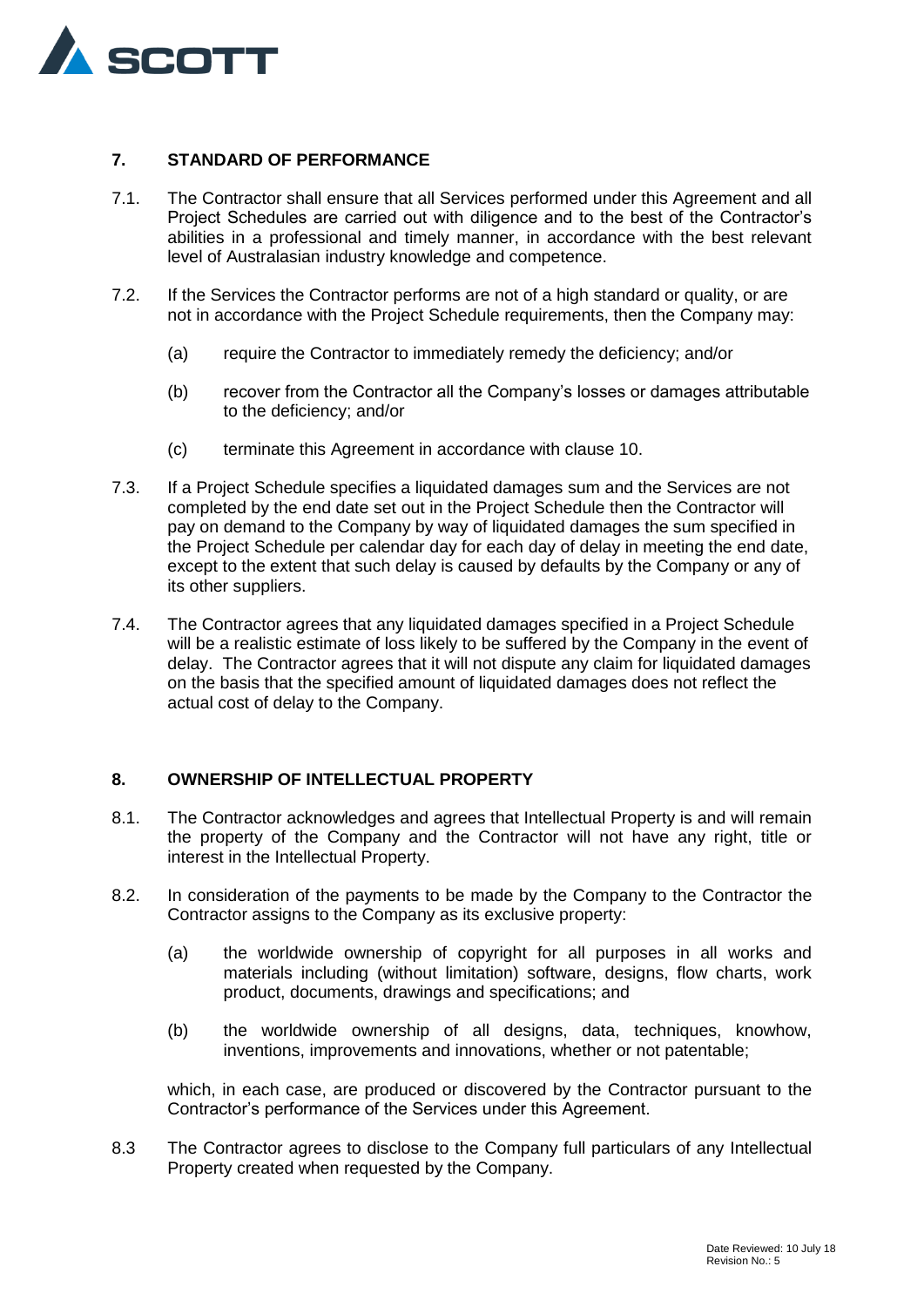

- 8.4 The Contractor agrees to:
	- (a) sign any document considered reasonably necessary by the Company to convey or perfect the Company's ownership of the Intellectual Property; and
	- (b) co-operate fully and as the Company may require in obtaining, defending or enforcing the Intellectual Property.
- 8.5 The Contractor hereby irrevocably appoints the Company as the Contractor's attorney to do all things and to sign all documents on behalf of the Contractor that may be required for the Contractor to comply with the Contractor's obligations under this clause 8.
- 8.6 The Contractor acknowledges and agrees that the terms of clause 8 shall apply to all Intellectual Property arising from Services undertaken by the Contractor for the business of the Company prior to the date of this Agreement.

## **9. CONFIDENTIALITY**

- 9.1. The Contractor agrees to sign a standard Non-disclosure Agreement with the Company prior to starting work on any Project.
- 9.2. The Contractor agrees at all times to keep secret and strictly confidential the Confidential Information.
- 9.3. The Contractor agrees that it shall not and shall ensure that its people do not disclose Confidential Information to any third party without the prior written consent of the Company and shall not use the Confidential Information for any purpose other than the performance of the Services pursuant to this Agreement.
- 9.4. Upon expiry or earlier termination of this Agreement or if requested by the Company at any other time the Contractor agrees to deliver all or any Confidential Information and all or any copies of Confidential Information to the Company.
- 9.5. The Contractor acknowledges and agrees that the Company will withhold payment of the last invoice payable under a Project Schedule, if Confidential Information is due to be returned to the Company.
- 9.6. All Confidential Information is and will remain the property of the Company and the Contractor shall not have any right, title or interest in the Confidential Information.
- 9.7. The Contractor agrees that it will preserve the confidentiality of the Confidential Information and take all proper and adequate precautions at all times to preserve the secrecy and confidentiality of the Confidential Information. The Contractor acknowledges that the Confidential Information is highly confidential and that the Company may suffer damage as a result of the disclosure or communication of the Confidential Information to an unauthorised person.
- 9.8. The Contractor agrees that monetary damages alone would be insufficient to correct a breach of this Agreement and that upon a breach or alleged breach of this Agreement the Company shall be entitled to injunctive relief in addition to any other legal or equitable remedies to which it is entitled.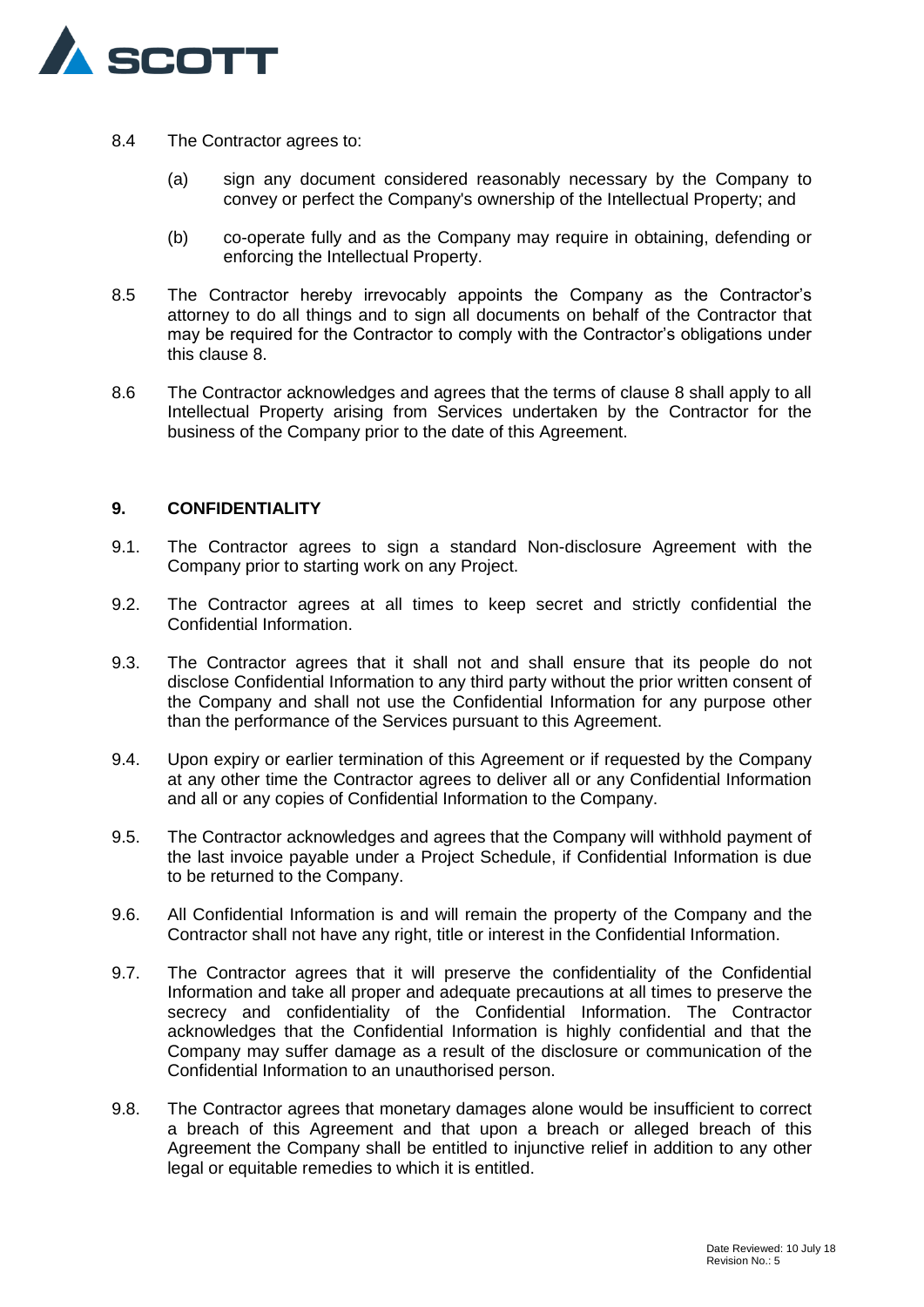

#### **10. TERM AND TERMINATION**

- 10.1. Either party may terminate this Agreement on written notice to the other party if the other party is in breach of this Agreement or requirements under a Project Schedule and fails to remedy such breach within 10 working days of written notice from the first mentioned party specifying the breach.
- 10.2. The Company may terminate this Agreement immediately and without notice to the Contractor if the Contractor breaches or threatens to breach any obligation set out in clause 9 of this Agreement.
- 10.3. Either party may terminate this Agreement immediately on written notice to the other if any of the following events occur in relation to the other party:
	- (a) the relevant party ceases or threatens to cease to carry on its business or convenes a meeting of its creditors to propose a scheme of arrangement with its creditors; or
	- (b) liquidation proceedings are commenced for the relevant party; or
	- (c) the relevant party has a receiver or manager or statutory manager appointed or becomes bankrupt.
- 10.4. Either party may terminate this Agreement on 10 working days notice provided that no Projects covered by Project Schedules are outstanding or incomplete in any way.
- 10.5. The Company may cancel a Project covered by a Project Schedule (but not this Agreement) on written notice to the Contractor, if the Contractor is unable to fulfil the requirements of a Project Schedule due to an event of force majeure which is preventing or will prevent the Contractor from delivering in accordance with a Project Schedule. If cancellation occurs the Company will pay the Contractor for work delivered up to the date of cancellation in accordance with the Project Schedule or, if necessary on a quantum meruit basis.
- 10.6. The Company shall not be in breach of this Agreement if its failure to perform its obligations under this Agreement or a Project Schedule results from force majeure. The Company will rectify any failures as soon as practicable following the end of the force majeure event.

#### **11. UNFAIR COMPETITION**

- 11.1. Neither the Contractor nor the Company will solicit, procure, direct, or otherwise be instrumental in the diversion of any business or any person away from the other party.
- 11.2. The Contractor will not, for a period of 6 months from the termination of the Contractor's service relationship with the Company, whether personally, in a partnership, as an employee, or through any employee or other agent, or in any other way, solicit, procure, direct, or otherwise be instrumental in the diversion of any business or any person away from the Company.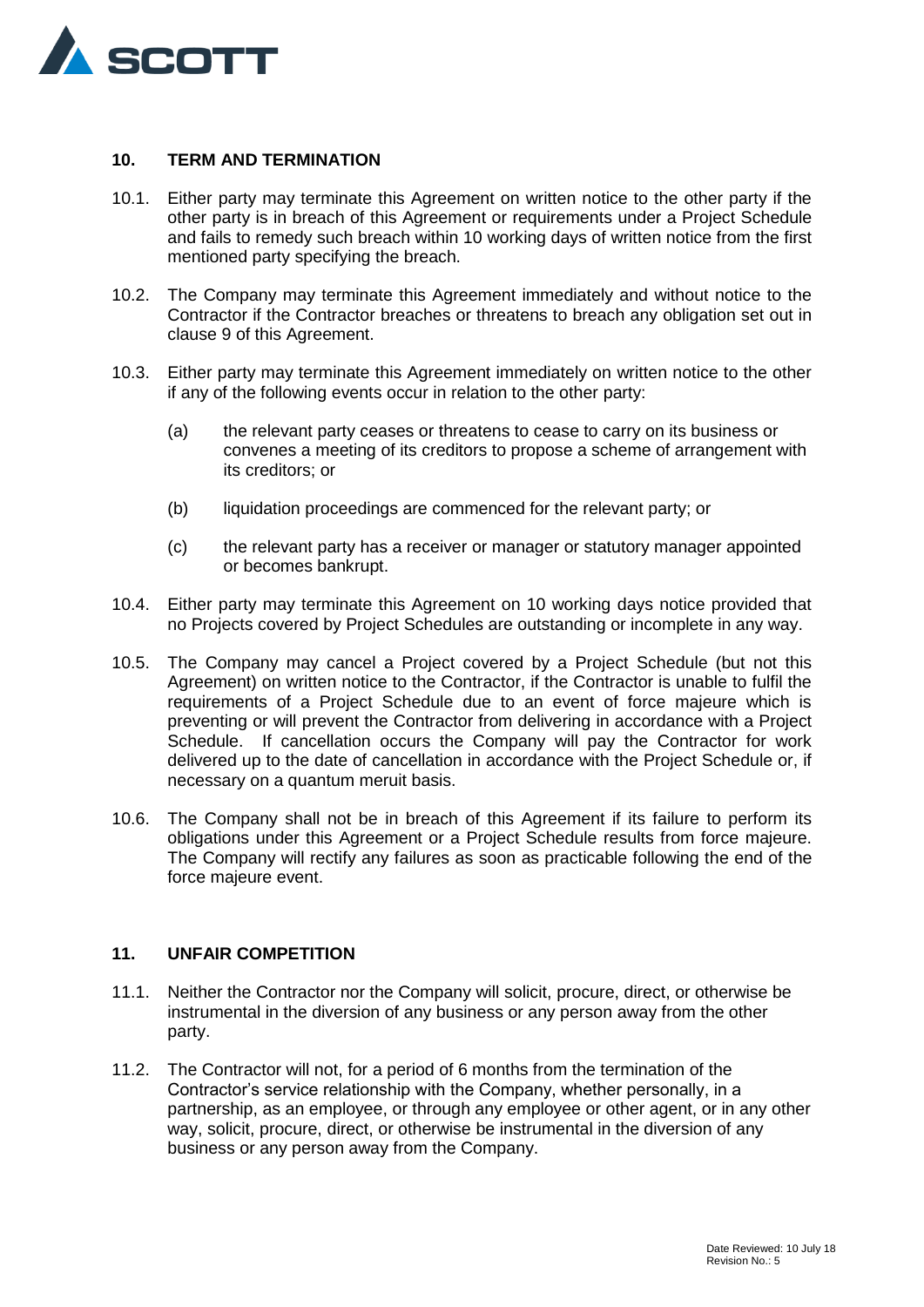

11.3. For the purposes of the Contracts (Privity) Act 1982, the Contractor's obligations under clause 11.1 are not only for the benefit of the Company but also for any company which may be formed by the Company for operating the business of the Company and is intended to be enforced by the Company and any such other company jointly and severally.

#### **12. PROJECTS**

- 12.1. If and when the Company requires the services of the Contractor and discussions are concluded around all the Project requirements, the parties will produce a Project Schedule in the form of Appendix 1 setting out all the commercial terms of the Project.
- 12.2. If Project performance or delivery is dependent on particular employees, subcontractors or directors of the Contractor being deployed, their names will be specified in the Project Schedule and the Contractor will use the Specified Personnel to perform the Services in addition to any unspecified required persons.
- 12.3. When a Project Schedule has been signed by the authorised signatories of the parties, the Project Schedule shall become a part of this agreement as an agreed amendment according to its terms.

#### **13. HEALTH AND SAFETY**

- 13.1 The parties shall comply with their obligations under the Health and Safety Law along with any other relevant legislation or regulations.
- 13.2 The Contractor and its temporary workers are required to comply with Scott's rules, procedures and policies
- 13.3 In the event the Contractor or its temporary workers fail to comply with the rules and procedures, this agreement may be terminated.
- 13.4 In the unlikely event, a temporary worker or contractor is injured while on assignment, the injury management and rehabilitation process will be managed in accordance with the country relevant injury reporting regulations e.g. ; Accident Compensation Act 2001 (NZ) by the relevant employer.
- 13.5 The Contractor shall comply with all provisions of the Health & Safety legislation for any period of the contract for services as it relates to the carrying out of that contract.
- 13.6 The Contractor will ensure that any contractor or temporary worker engaged by Scott has the necessary skills, experience and, where required, holds the appropriate licences and certifications for the assignment they are engaged for, and to ensure that any workers do not undertake jobs/tasks that are no trained/qualified for.
- 13.7 Contractors shall provide where requested a Job safety analysis (JSA or JHA) for Scott approval prior to work commencing, for the purpose of identifying likely hazards that relate to the place of work where the Contractor will be working.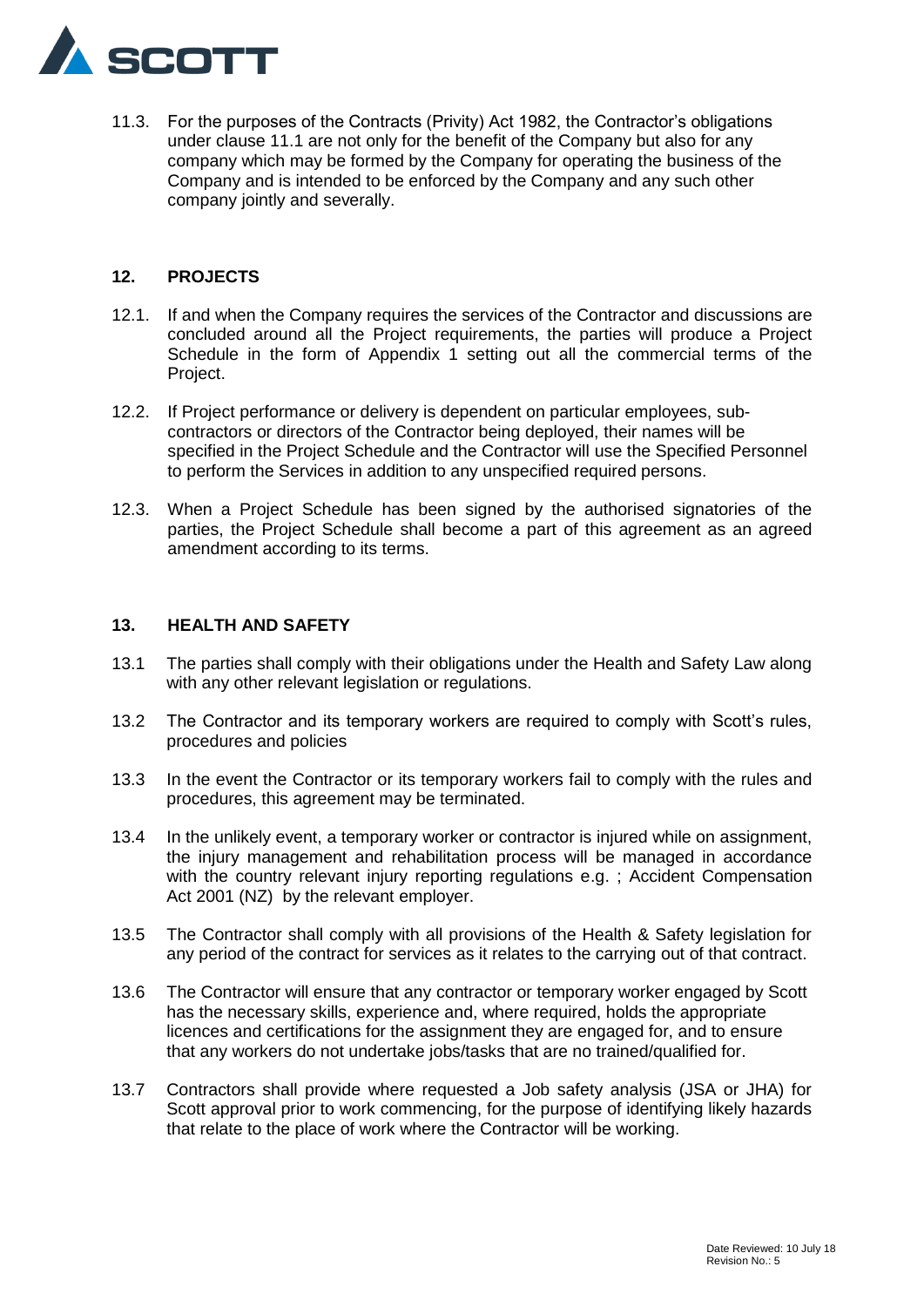

- 13.8 The Contractor will supply Scott with a copy of their Insurances depending on the work engaged for – Public liability or Professional Indemnity.
- 13.9 The contractor shall supply Scott with their Health and Safety Policy or Programme as requested.
- 13.10 Contractors will inform Scott of any likely hazards that could occur as a result of the work to be undertaken. This includes hazardous substances, plant and processes.
	- 13.10.1 The Contractor will not endanger any staff, other contractors or on-site clients of Scott.
	- 13.10.2 The Contractor will endeavour to carry out any potentially hazardous activities at a time that will least affect the on-site personnel.
	- 13.10.3 A risk assessment via a Job safety analysis may be requested. All hazards should be eliminated in the first instance, if not possible then the hazard should be isolated, and only as a last resort should the hazards be minimised by the use of personal protective equipment.
- 13.11 All accidents that are caused to or by the Contractor will be recorded by the Contractor and the Contractor will maintain an accident register whilst at the place of work.
- 13.12 Scott shall advise (in conjunction with contractor) the country Regulating body e.g. : WorkSafe NZ of any accidents as required by the Act.
- 13.13 The Contractor will advise Scott of all accidents or incidents (near hit accidents) for the purpose of Scott maintaining their register of accidents and incidents within the place of work.
- 13.14 The Contractor must be aware of the current emergency procedures that are in place for the place of work. Should the place of work be in the control of the Contractor, then the Contractor needs to supply a schedule of emergency procedures for the site.
- 13.15 The Contractor will provide the necessary personal protective equipment for members of their staff.
- 13.16 Where applicable the Contractor will supply to Scott, relevant training of employees on the site.
- 13.17 The Contractor will abide by Scott procedures and complete job safety analysis and obtain work permits where required.
- 13.18 The Contractor shall ensure equipment is fit for purpose and meets applicable health and safety code of practice.
- 13.19 The use of personal protective equipment (PPE) will be required at Scott premises and the Contractor will ensure that its temporary engineering workers engaged to work on assignment are supplied with as a minimum, appropriate protective boots, protective eyewear, and hearing protection.
- 13.20 All Contractors, their staff and their sub-contractors must be inducted by a Scott representative prior to work commencing.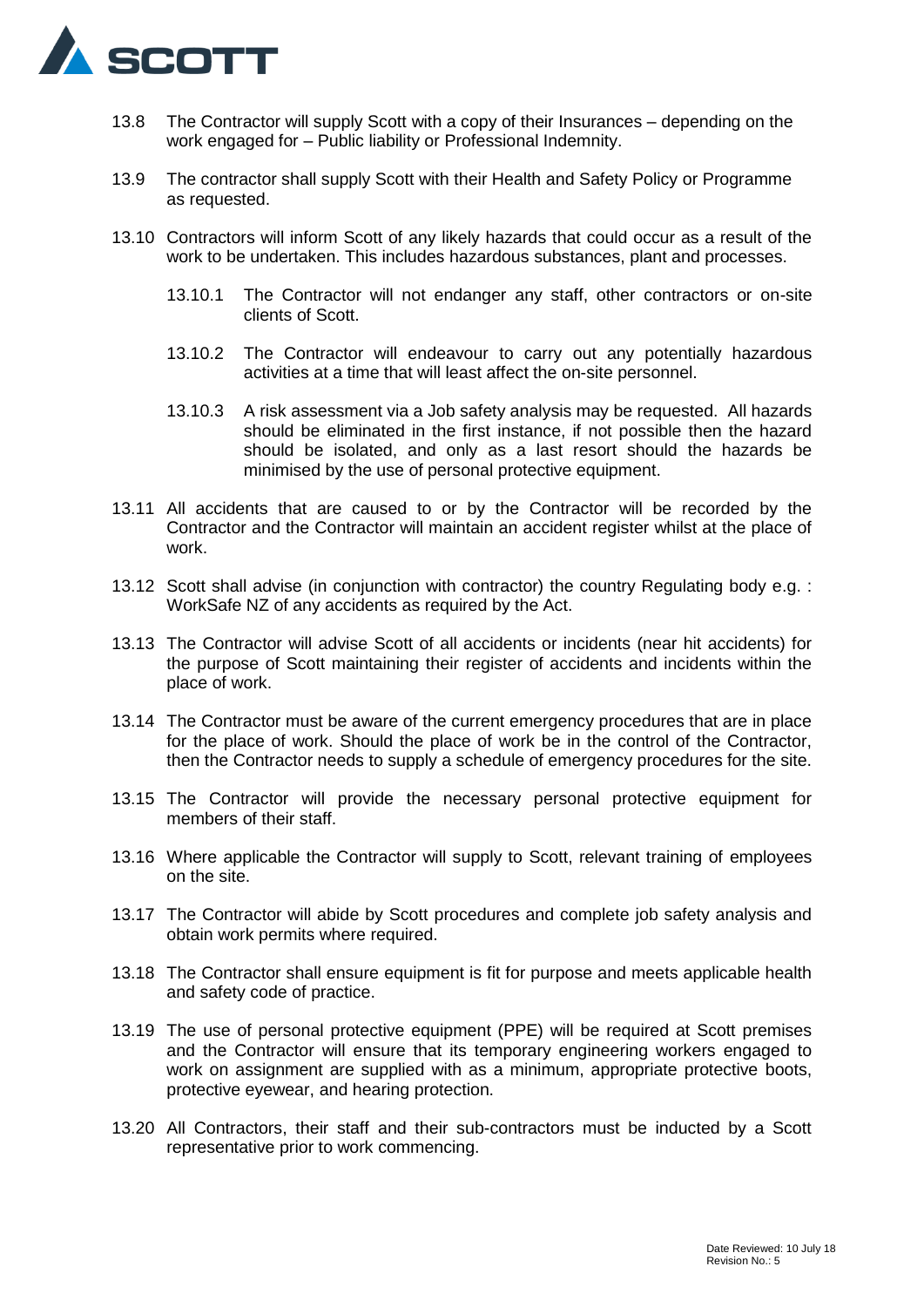

## **14. GENERAL**

- 14.1. This Agreement shall be governed by, and construed in accordance with, the laws of New Zealand.
- 14.2. If any dispute arises between the parties in respect of or in connection with this Agreement (including the validity, breach or termination of it), or any Projects the parties shall endeavour to resolve the dispute but failing that, and without prejudice to any other right or entitlement that either party may have, the parties shall explore whether the dispute can be resolved by agreement between them using informal dispute resolution techniques such as negotiation, mediation, independent expert approval or any other alternative dispute resolution technique. The rules governing any such technique adopted shall be as agreed between the parties or as selected by LEADR (Lawyers Engaged in Alternative Dispute Resolution - New Zealand Chapter).
- 14.3. If the dispute remains unresolved after dispute resolution or mediation under 14.2, then the dispute will be finally resolved by the Courts of New Zealand and the parties unconditionally and irrevocably submit to the jurisdiction of the Courts of New Zealand.
- 14.4. The Contractor acknowledges that its appointment as a supplier is specific to it and that it shall not assign, sub-contract or otherwise transfer this Agreement to any third party.
- 14.5. No Project Schedule nor any amendment or waiver of any provision of this Agreement, or consent to any departure from it, shall be effective where it has material financial implications unless confirmed in writing by a representative of the Contractor and also by a General Manager, the CEO or the Group Procurement Manager of the Company. Any such amendment, waiver or consent shall be effective only in the specific instance, for the purpose and to the extent for which it is made or given. Project Managers of the company named in a Project Schedule shall have authority to amend Project Schedules to address logistical and technical issues which have no material financial implications.
- 14.6. This Agreement records the entire agreement and understanding between the parties in relation to the matters contemplated by this Agreement and supersedes any prior agreement, correspondence, or undertaking between the parties except for any confidentiality or intellectual property undertakings or provisions contained in prior services agreements between the parties.
- 14.7. Clauses 8, 9, 11, and 14 shall survive termination of this Agreement.
- 14.8. The invalidity, unlawfulness or unenforceability of any term of this agreement shall not affect or impair the validity, legality, enforceability and effectiveness of remaining provisions. Both parties shall endeavour in good faith negotiations to replace any invalid, unlawful or unenforceable provision with a valid provision, the economic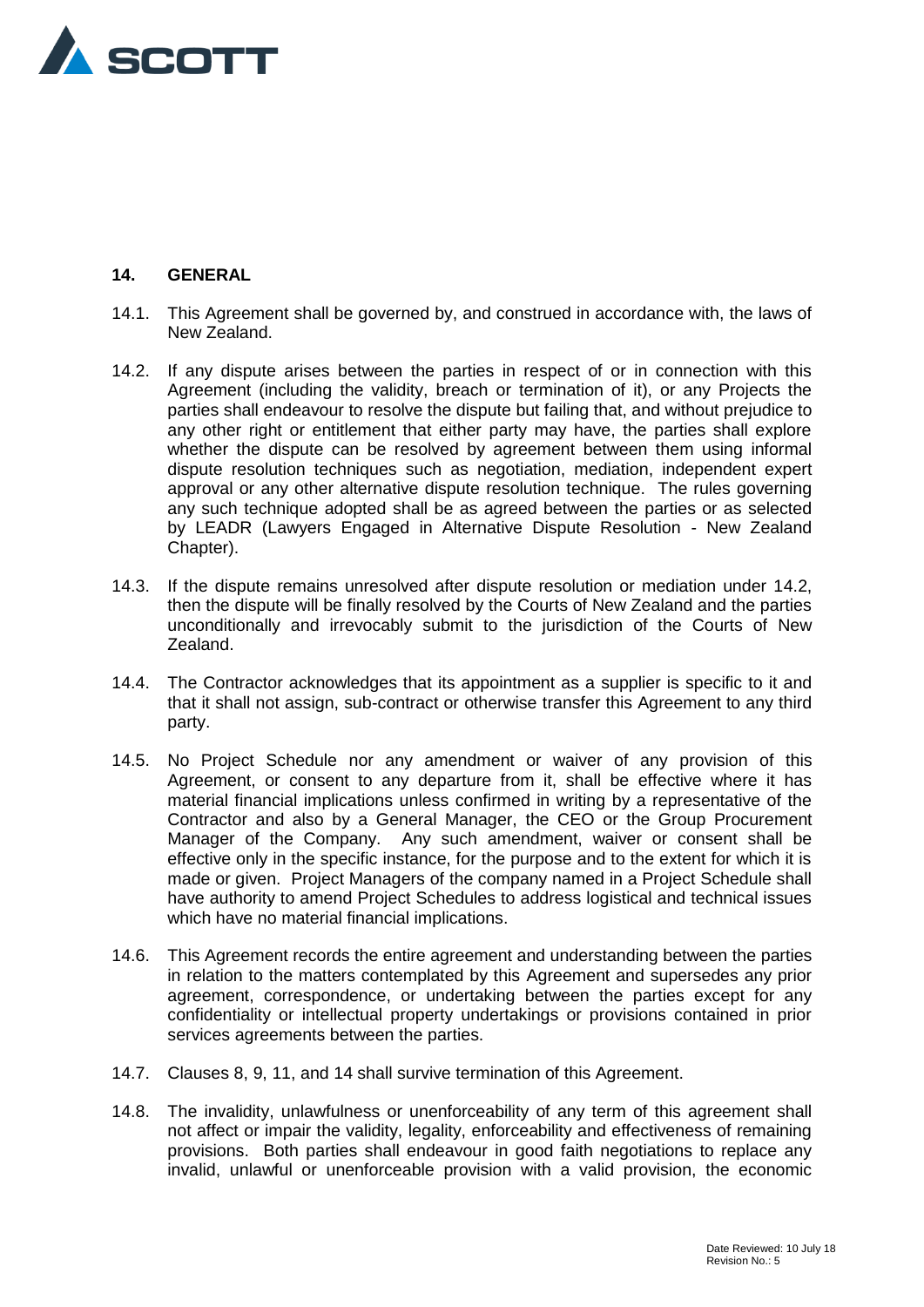

effect of which should come as close as possible to that of the invalid, unlawful and unenforceable provisions. In the event that any time limit stipulated by any provision of this agreement is in excess of that which is permitted by applicable law, such provision shall remain in force and the time limit specified shall be reduced to the longest period permissible under the applicable law.

- 14.9. All notices or other communications to be given under this agreement shall be given at the recipient's last known place of address (or such other address within New Zealand as that party may have specified in writing), and shall be deemed to have been duly given or made:
	- (a) if given by hand or courier, on personal delivery to the recipient or to such address;
	- (b) in case of email when acknowledged by return email or otherwise in writing.
- 14.10. The notified addresses, facsimile numbers and email addresses of the parties are as follows:

*Scott Technology Limited* Address: Private Bag 1960 Dunedin Email: j.schurmann@scott.co.nz

*The Contractor* (see Project Schedule)

Either party may change its notified address, facsimile number or email address by notice in writing to the other party.